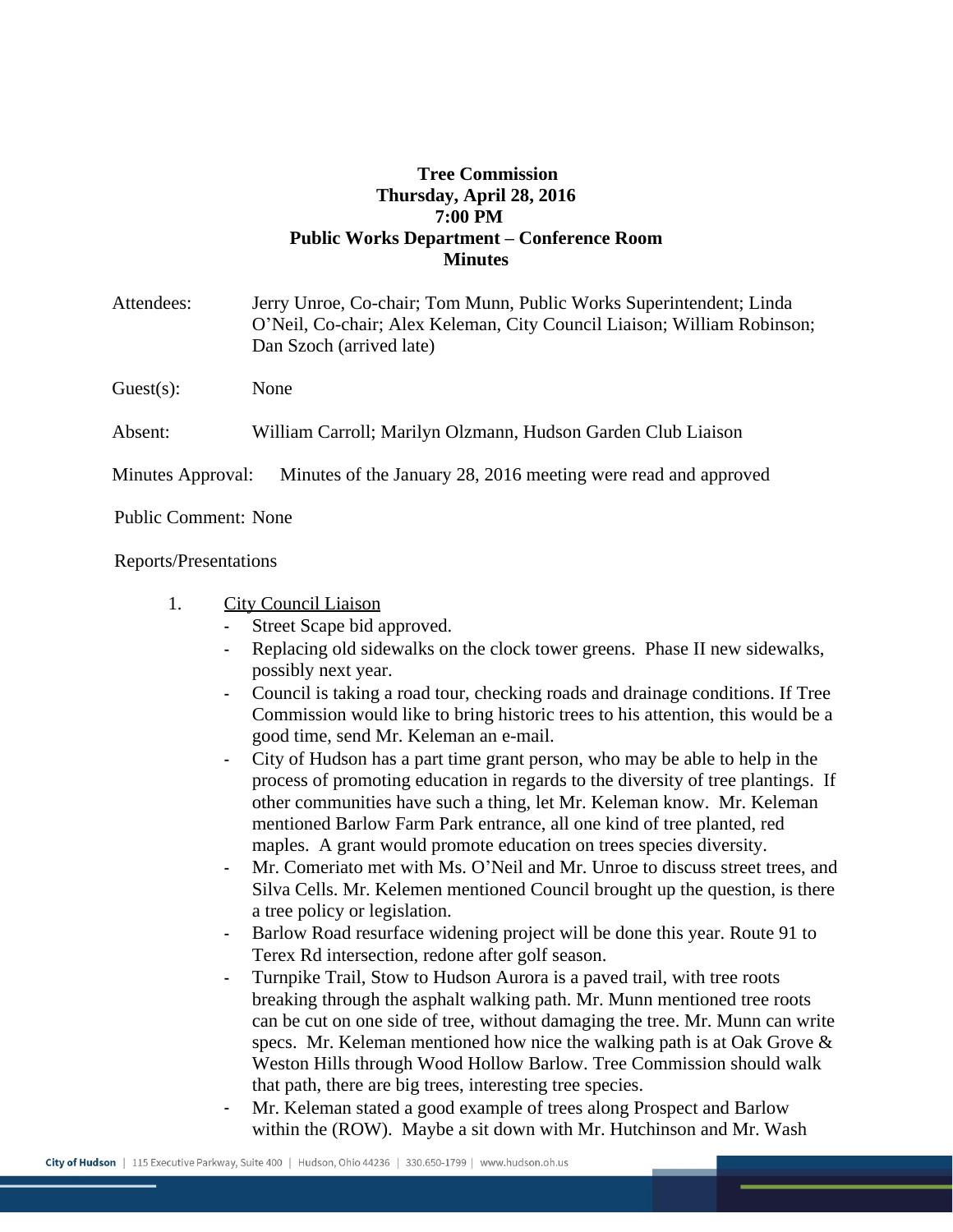was mentioned.

- A separate bike path at Barlow, investing money next year.
- Terex Road changing direction and slope of road, better visibility, big trees on north side.
- Cascade out to Barlow path by golf course connect hike and bike place. Parks received a grant, to build paths. Route 91 to Terex transformed neighborhood.
- 2. Hudson Garden Club Liaison
	- Garden Club Liaison not in attendance
- 3. Urban Forestry City Arborist
	- Arbor Day April 29, 2016 at Hudson Montessori School. Mayor Basil is planning on attending. The type of tree being planted is a Dawn Redwood. Tree Commission would like to see participation of the Hudson schools, it was mentioned to start with the Superintendent, or School Board meeting. Mr. Munn stated the month of April is a bad month for the schools, because of testing, He also stated Arbor Day, can be moved to a different month.
	- Tree planting just about finished for this year. Total tree replacement, about 140 trees. Landscaping was put along Hudson Aurora and turnpike.
	- Tree removals ash, and line clearance on West Highgate and Wilshire.
	- Young Tree Training, March 17, 2016 at Barlow Community Center went well, about 30 attended.
	- Laurel Lake tree presentation on hold.
	- Tree Commission Academy, at Barlow Community Center. Mr. Szoch graduated.
	- Urban Forestry Conference, March 11, 2016 at Lakeland Community College. Mr. Unroe and Ms. O'Neil attended. Topic focus was root structure in pots, and root cutting.
- 4. Commission Discussion
	- Ms. O'Neil asked about watering baskets, and flowers on Main St. Mr. Munn said plants will be watered, with grant money. Hanging baskets already purchased.
	- Tree Commission would like a face to face meeting, with Council, to thank them for their agreement in regards to Silva Cell decision in the Street Scape Bid.
	- Mr. Szoch would like to revisit ordinance, of the master plan year. The year 2000 was the last up-date. The next meeting focus on key points. Ms. O'Neil and Mr. Szoch will give presentation, He would like to see prior material refreshed/updated.
	- Mr. Unroe would like to invite Hudson City Manager, Mrs. Howington to the August meeting. Mr. Szoch mentioned August meeting, would give the Tree Commission enough time to work on a speech. Also mentioned moving the meeting to Barlow Community Center or Ellsworth Meadows.
	- Election of Chairman and Vice Chairman. Mr. Unroe and Ms. O'Neil said they would serve another term. Vote: unanimous.
	- Mr. Unroe and Ms. O'Neil are concerned about the Heritage trees through-out the City, their focus will be trees on the green. Mr. Szoch and Ms. O'Neil would like to see a data base to identify trees on the green, and other locations. Mr. Munn mentioned the Heritage tree on 80 Division St, Silver Maple between Oviatt and College St., there is a lot of tree rot, keep on radar.